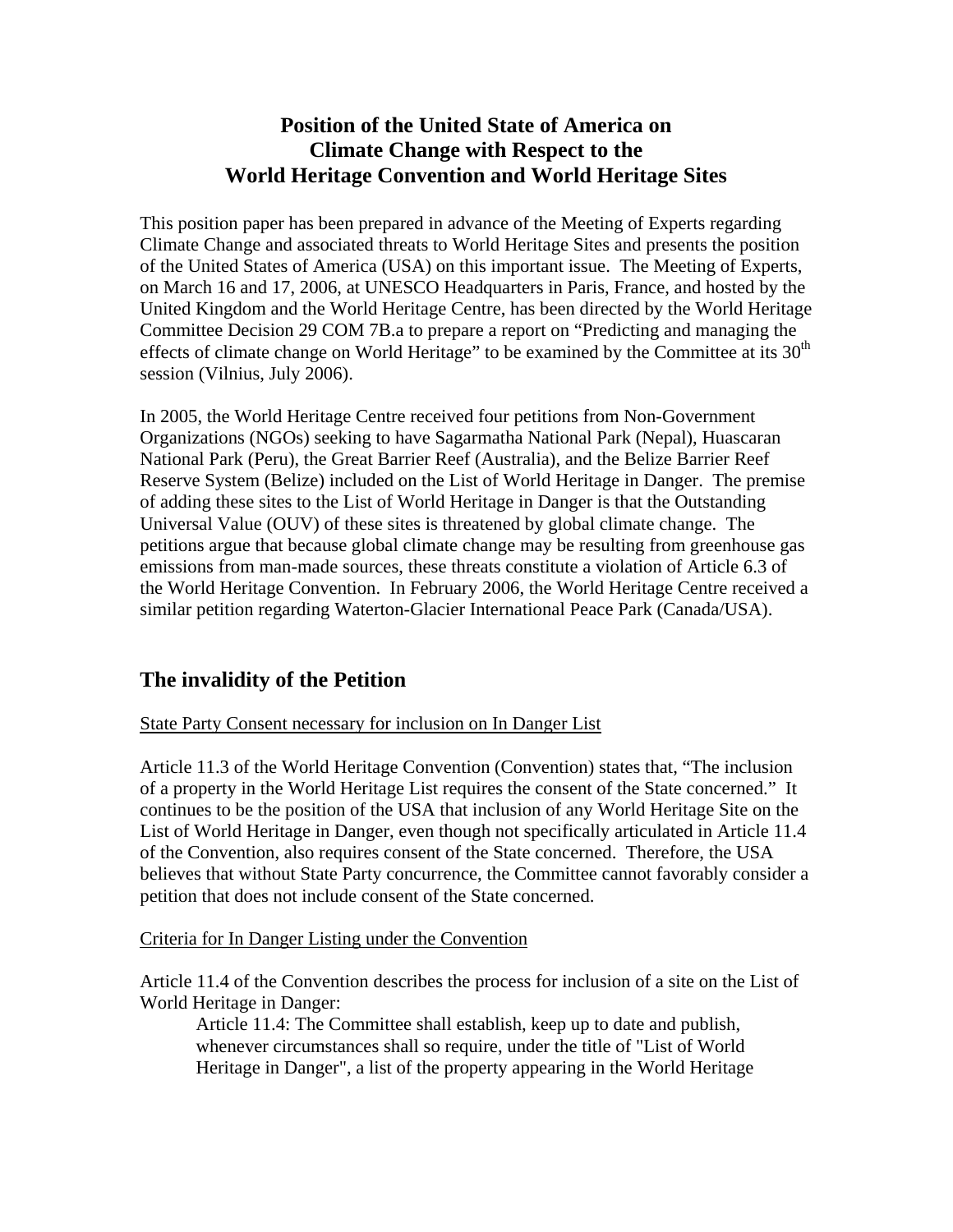List for the conservation of which major operations are necessary and for which assistance has been requested under this Convention. This list shall contain an estimate of the cost of such operations. The list may include only such property forming part of the cultural and natural heritage as is threatened by serious and specific dangers, such as the threat of disappearance caused by accelerated deterioration, large-scale public or private projects or rapid urban or tourist development projects; destruction caused by changes in the use or ownership of the land; major alterations due to unknown causes; abandonment for any reason whatsoever; the outbreak or the threat of an armed conflict; calamities and cataclysms; serious fires, earthquakes, landslides; volcanic eruptions; changes in water level, floods and tidal waves. The Committee may at any time, in case of urgent need, make a new entry in the List of World Heritage in Danger and publicize such entry immediately.

Article 11.4 speaks of including sites that "are threatened by serious and specific dangers" and that require "major operations" for the conservation of the site including "an estimate of the cost of such operations." It is the view of the USA that the petitions fail to identify serious and specific dangers, the major operations necessary for the conservation of the site, or an estimate of the costs of these operations, and thus, no assistance has been requested under the Convention. Article 11.4 does articulate types of serious and specific dangers some of which arguably may be the result of localized or global climate change, however, without a proposed action plan on the part of the State Party to remedy such dangers or impacts, the petition fails to contain the elements necessary to warrant including the site on the List of World Heritage in Danger.

#### Convention states that State Parties shall do no harm

Article 6.3 of the Convention says:

Each State Party to this Convention undertakes not to take any deliberate measures which might damage directly or indirectly the cultural and natural heritage referred to in Articles 1 and 2 situated on the territory of other States Parties to this Convention.

The petitions argue that industrialized nations have violated Article 6.3 by failing to reduce greenhouse gas emissions thus not preventing global climate change which has caused damage to the World Heritage Sites named in the petitions. This argument fails for many reasons:

• First, the intent of the Convention in Article 6.3 is to require State Parties not to take actions that would damage World Heritage Sites, such as acts of war or other actions that can be directly or indirectly linked to damage to sites. Not taking an action, such as not reducing greenhouse gas emissions, or not signing on to an agreement like the Kyoto Protocol, does not constitute a "deliberative measure which might damage" a site.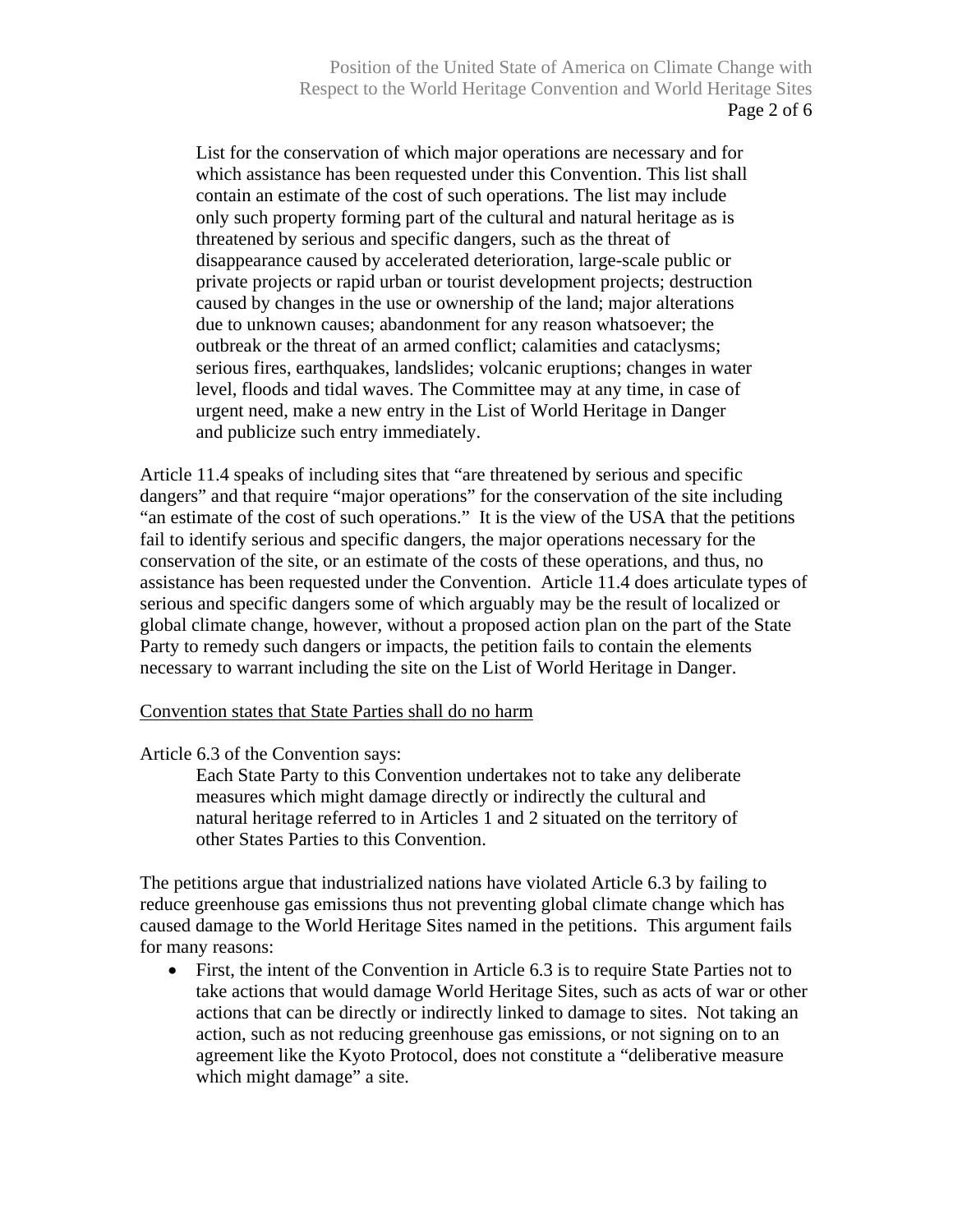- Second, whether a State is a party to the Kyoto Protocol does not equate, as the petitioners argue, to a reduction in alleged harmful emissions. In some cases, States that have ratified Kyoto show tremendous trends of increased emissions, while some non-Party States demonstrate a more positive emissions trend.
- Third, even if this provision applied to not taking particular actions, it would apply equally to all State Parties, not just the developed country Parties.
- Finally, there currently is not enough data available to distinguish whether climatic changes at the named World Heritage Sites are the result of humaninduced climate change or natural variability.

## Criteria for In Danger under the Operational Guidelines

The Operational Guidelines for the Implementation of the World Heritage Convention (Guidelines) reiterate the requirements of Article 11.4 of the Convention:

IV.B.177. In accordance with Article 11, paragraph 4, of the *Convention*, the Committee may inscribe a property on the List of World Heritage in Danger when the following requirements are met: a) the property under consideration is on the World Heritage List; b) the property is threatened by serious and specific danger; c) major operations are necessary for the conservation of the property; d) assistance under the *Convention* has been requested for the property; the Committee is of the view that its assistance in certain cases may most effectively be limited to messages of its concern, including the message sent by inscription of a property on the List of World Heritage in Danger and that such assistance may be requested by any Committee member or the Secretariat.

The Guidelines also set out specific criteria for the inscription of properties on the List of World Heritage in Danger in IV.B.178 and 180. IV.B.179 refers to cultural properties. IV.B.178. A World Heritage property - as defined in Articles 1 and 2 of the *Convention* - can be inscribed on the List of World Heritage in Danger by the Committee when it finds that the condition of the property corresponds to at least one of the criteria in either of the two cases described below.

## IV.B.180. In the case of **natural properties**:

- a) ASCERTAINED DANGER The property is faced with specific and proven imminent danger, such as:
	- i) A serious decline in the population of the endangered species or the other species of outstanding universal value for which the property was legally established to protect, either by natural factors such as disease or by man-made factors such as poaching.
	- ii) Severe deterioration of the natural beauty or scientific value of the property, as by human settlement, construction of reservoirs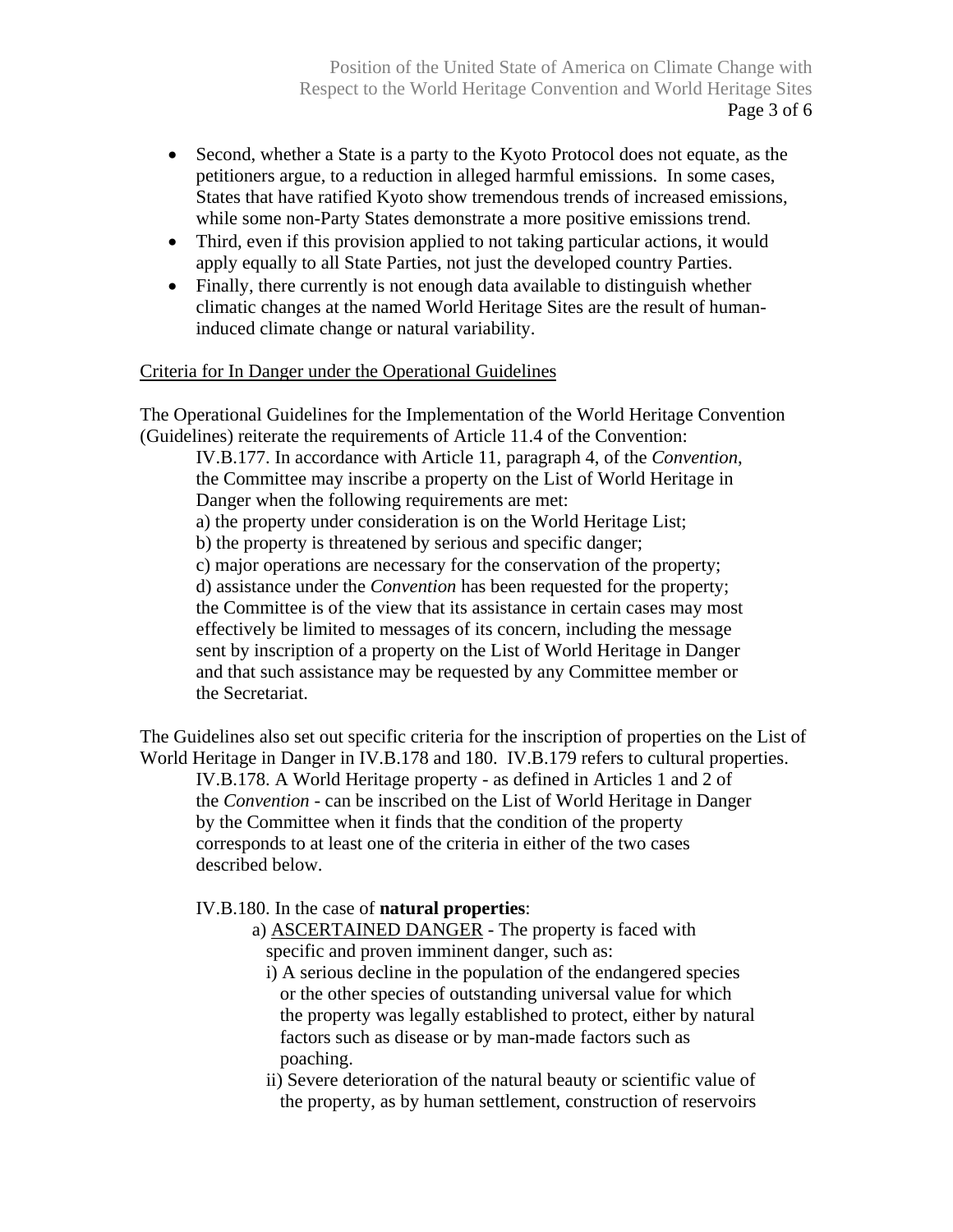Position of the United State of America on Climate Change with Respect to the World Heritage Convention and World Heritage Sites Page 4 of 6

which flood important parts of the property, industrial and agricultural development including use of pesticides and fertilizers, major public works, mining, pollution, logging, firewood collection, etc.

iii) Human encroachment on boundaries or in upstream areas which threaten the integrity of the property.

b) POTENTIAL DANGER - The property is faced with major threats which could have deleterious effects on its inherent characteristics. Such threats are, for example:

- i) a modification of the legal protective status of the area;
- ii) planned resettlement or development projects within the property or so situated that the impacts threaten the property;
- iii) outbreak or threat of armed conflict;
- iv) the management plan or management system is lacking or inadequate, or not fully implemented.

None of these criteria apply to the sites petitioned for inclusion on the List of World Heritage in Danger; therefore, the petition is not warranted.

#### Guidelines require potential remedies from human action

IV.B.181 states that "…the factor or factors which are threatening the integrity of the property must be those that are amenable to correction by human action." It cannot be demonstrated that global climate change is caused only by man-made greenhouse gas emissions. It also cannot be demonstrated that if all human caused greenhouse gas emissions were eliminated immediately, climate change would be reversed in the foreseeable future. Therefore, it cannot be demonstrated that any threats to sites from climate change are amenable to correction by human action.

#### Guidelines state that most Threats to Natural Sites are man-made

IV.B.181 goes on to say that "…in the case of natural properties, most threats will be man-made and only very rarely a natural factor (such as an epidemic disease) will threaten the integrity of the property." Currently, there is not enough data available to distinguish whether climatic changes at the named World Heritage Sites are the result of human-induced climate change or natural variability. In fact, many World Heritage Sites were inscribed because of Outstanding Universal Value (OUV) that is or was the direct result of historic and radical climate change.

#### Guidelines do not provide for petition

IV.B.183 through 189 of the Guidelines describes the procedure for the inscription of properties on the List of World Heritage in Danger. The origin of any action to include a site on the List of World Heritage in Danger is with the Committee in consultation with the State Party and with advice from the Advisory Bodies. Information received from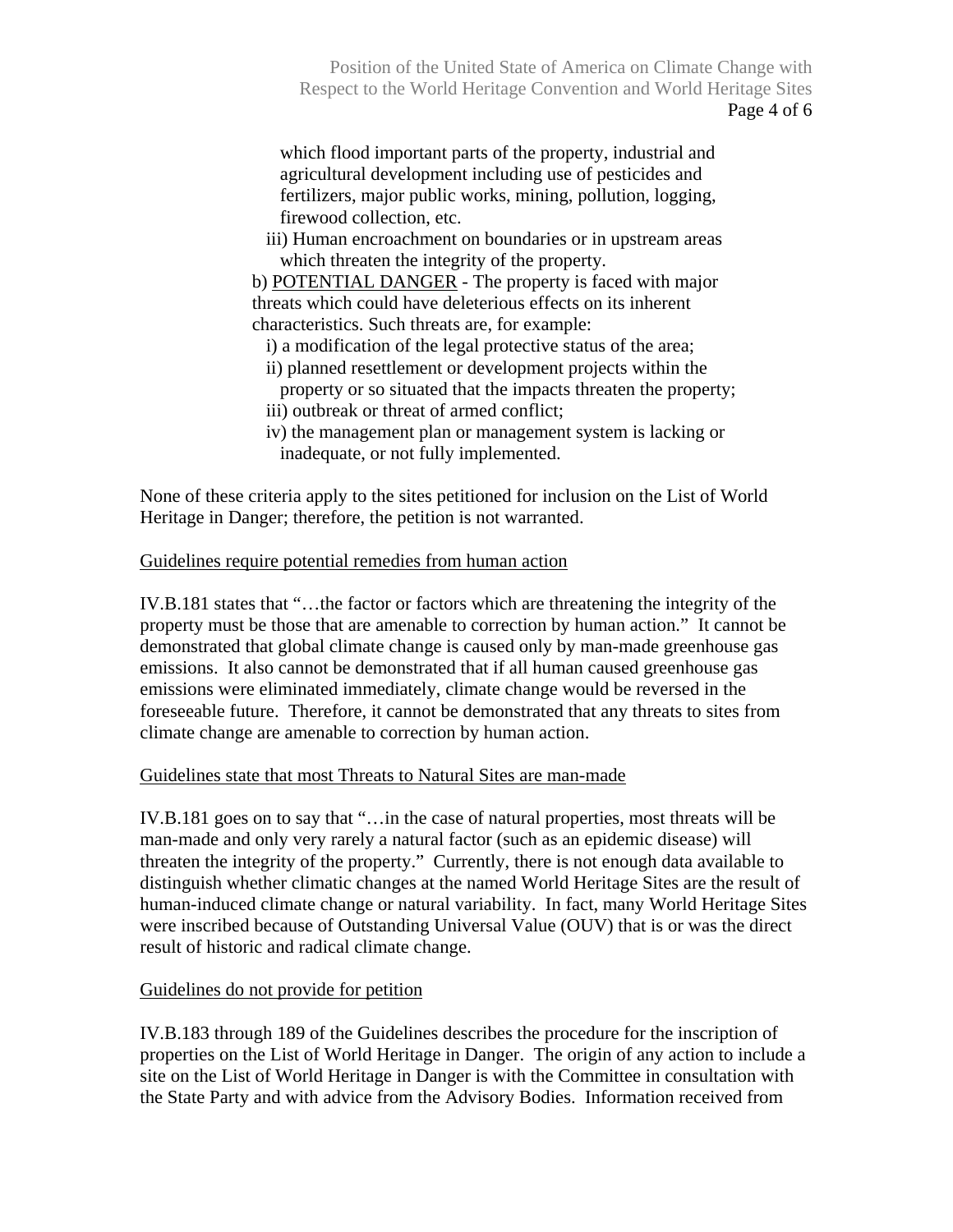other organizations may and will be brought to the attention of the Committee, but there is no provision in this section of the Guidelines for a petition to include a site on the List of World Heritage in Danger. Additionally, by satisfying the demands of the sponsors of this petition the Committee would set a dangerous precedent that would likely lead to subsequent petitions on any number of other issues affecting World Heritage Sites.

# **The Appropriate Role of the World Heritage Convention, Committee, and the Centre**

## Unifying qualities and controversy-aversive culture of the World Heritage Convention

One of the most significant legacies of the World Heritage Convention is that it provides a non-confrontational forum for virtually every State Party in the world to come together in a positive atmosphere and united desire to protect and conserve the cultural and natural heritage of importance to all humankind regardless of what other differences nations may have between them. The camaraderie created by the unified spirit of conservation that results from the Convention creates a venue where nations can set aside their differences and focus on the global importance of working together to protect our most important shared heritage. This is evidenced by the fact that the Convention is one of the most widely subscribed to conventions in the history of the world and the United Nations.

## The workload of the Committee and the World Heritage Centre

The workload of the Committee and the World Heritage Centre has increased substantially over the past decade. There is no compelling argument for the Committee to address the issue of global climate change--especially at the risk of losing the unified spirit and camaraderie that has become synonymous with World Heritage. Moreover, accepting climate change as a basis for including a property on the List of World Heritage in Danger, suggests the possibility that in the future the Committee may have to consider petitions to include all World Heritage Sites, natural, cultural and mixed sites, on the List of World Heritage in Danger.

## The historic role of climate change in World Heritage

Climate change is as old as the earth itself. In fact, many of the features that constitute the OUV of most natural sites are the result of or linked to dramatic climate change. The timeframes in which the climate has historically changed are such that the impacts of climate change on World Heritage Sites cannot be affected by any short-term action that may result from including the petitioned sites on the List of World Heritage in Danger.

#### UN Framework Convention on Climate Change

The United Nations has an effective forum for addressing climate change in the United Nations Framework Convention on Climate Change, which is the appropriate place to